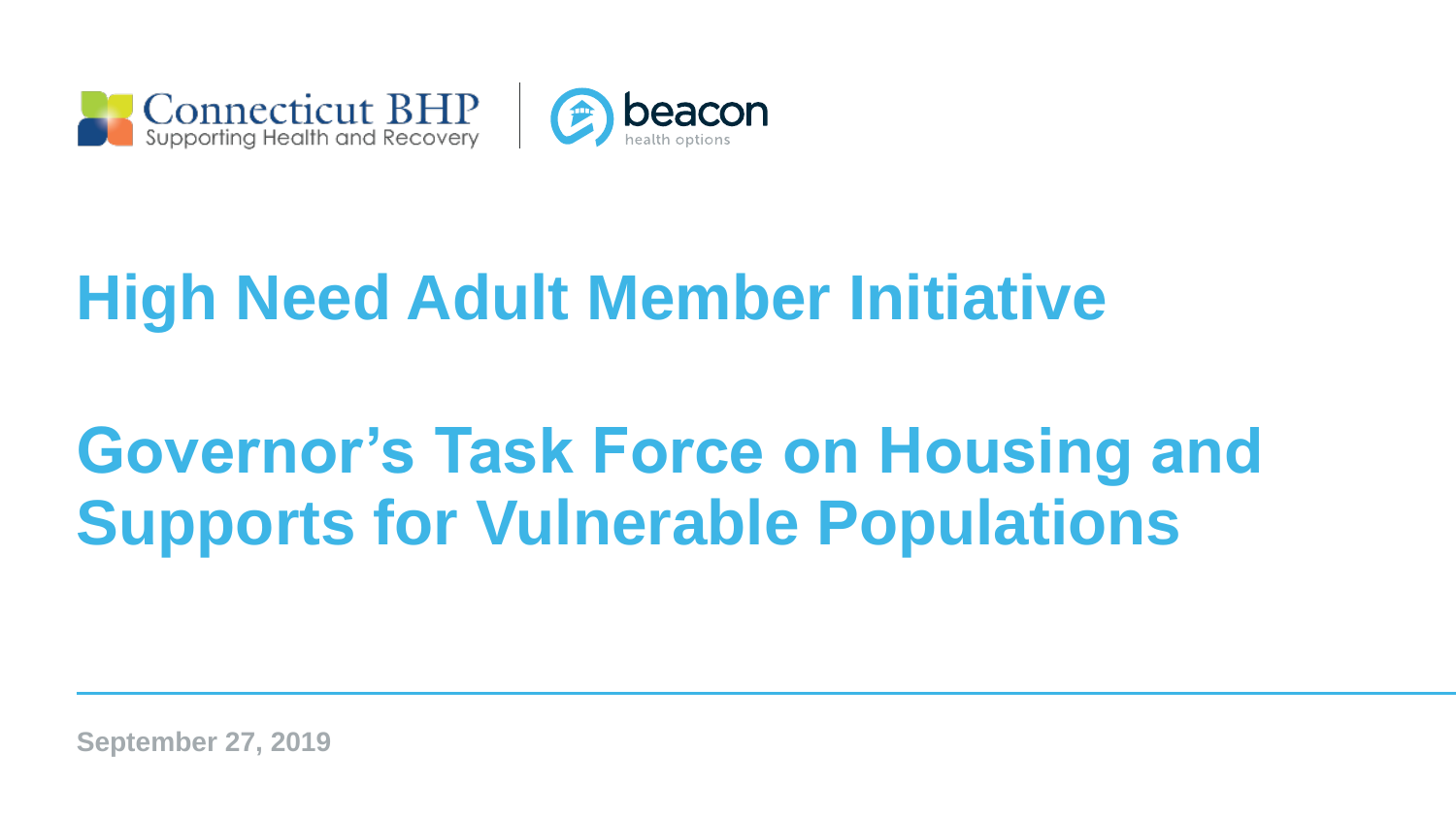

|   | <b>Background - Beacon</b>              |     | <b>Background - GAO Study</b> |
|---|-----------------------------------------|-----|-------------------------------|
| 3 | <b>Project Overview</b>                 |     | Methodology                   |
| 5 | <b>High Need Cohort Characteristics</b> |     | <b>ICM/Peer Intervention</b>  |
|   | <b>Evaluation Approach</b>              |     | <b>Outcomes</b>               |
|   | <b>Next Steps</b>                       | 7 U | <b>Questions</b>              |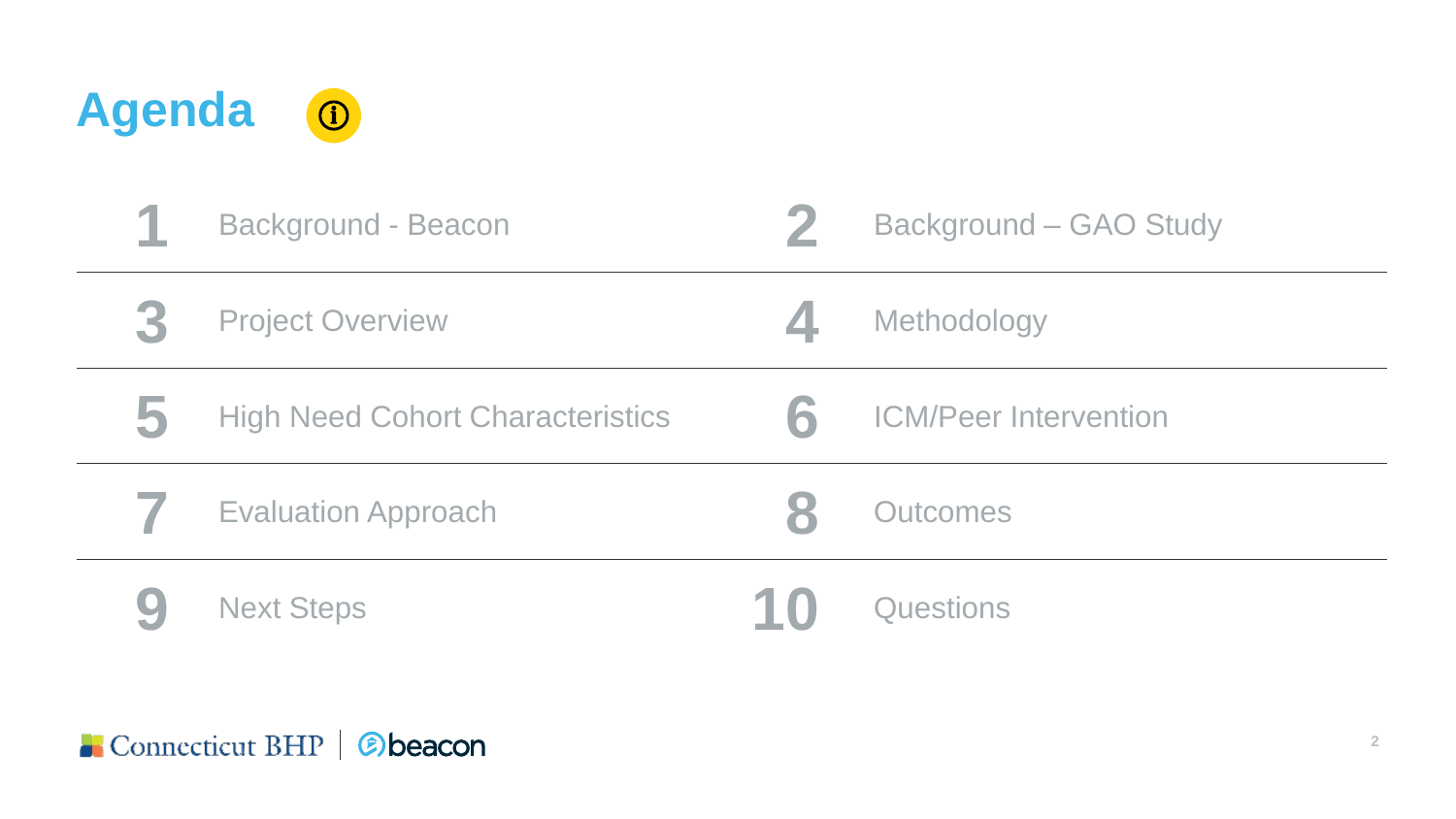# **Connecticut Behavioral Health Partnership (CTBHP)**







- Beacon Health Options contracts with the three state agencies that comprise the CTBHP to manage Medicaid Behavioral Health Services in Connecticut.
- Provide Utilization Management, Care Management, Quality and Performance Improvement.
- Manage, Integrate, Analyze, Report Data to support the state agencies, providers, members and internal operations.

#### **DSS DATA**

- **Eligibility**
- **Medical Claims**
- **BH Claims**
- **Pharmacy Claims**
- **Transportation**

#### $\blacksquare$  Connecticut BHP **Øbeacon**

**DCF DATA**

- DCF Status
- Program
	- **Expenditures**
- **Select Program** Data

#### **DMHAS DATA**

- Non-Medicaid Service Encounter data
- **BHH Quality Data**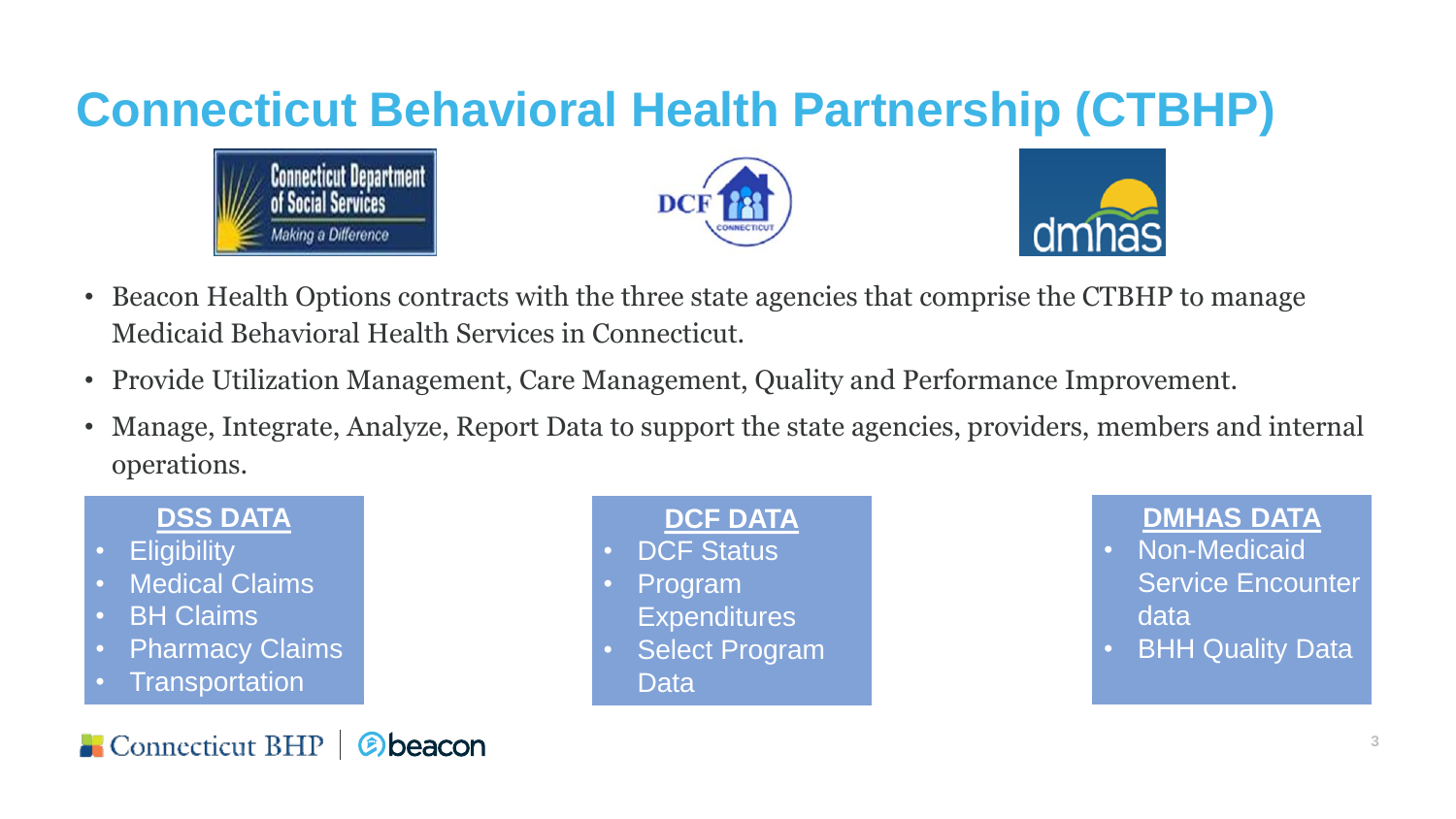# **Background – GAO Study on High Need**

- Study of 7 States High Need Projects
- 5% of Medicaid Recipients Account for nearly 50% of costs
- High Need Defined Statistical Outliers, Diagnoses, Utilization/Cost and Clinical Judgement
- Interventions Care Management, Incentives, Coverage Changes, Network Restrictions
- Mixed Results some positive and some inconclusive outcomes
- Lessons Be Clear and Transparent about Approach







#### $\blacksquare$  Connecticut BHP **(a) beacon**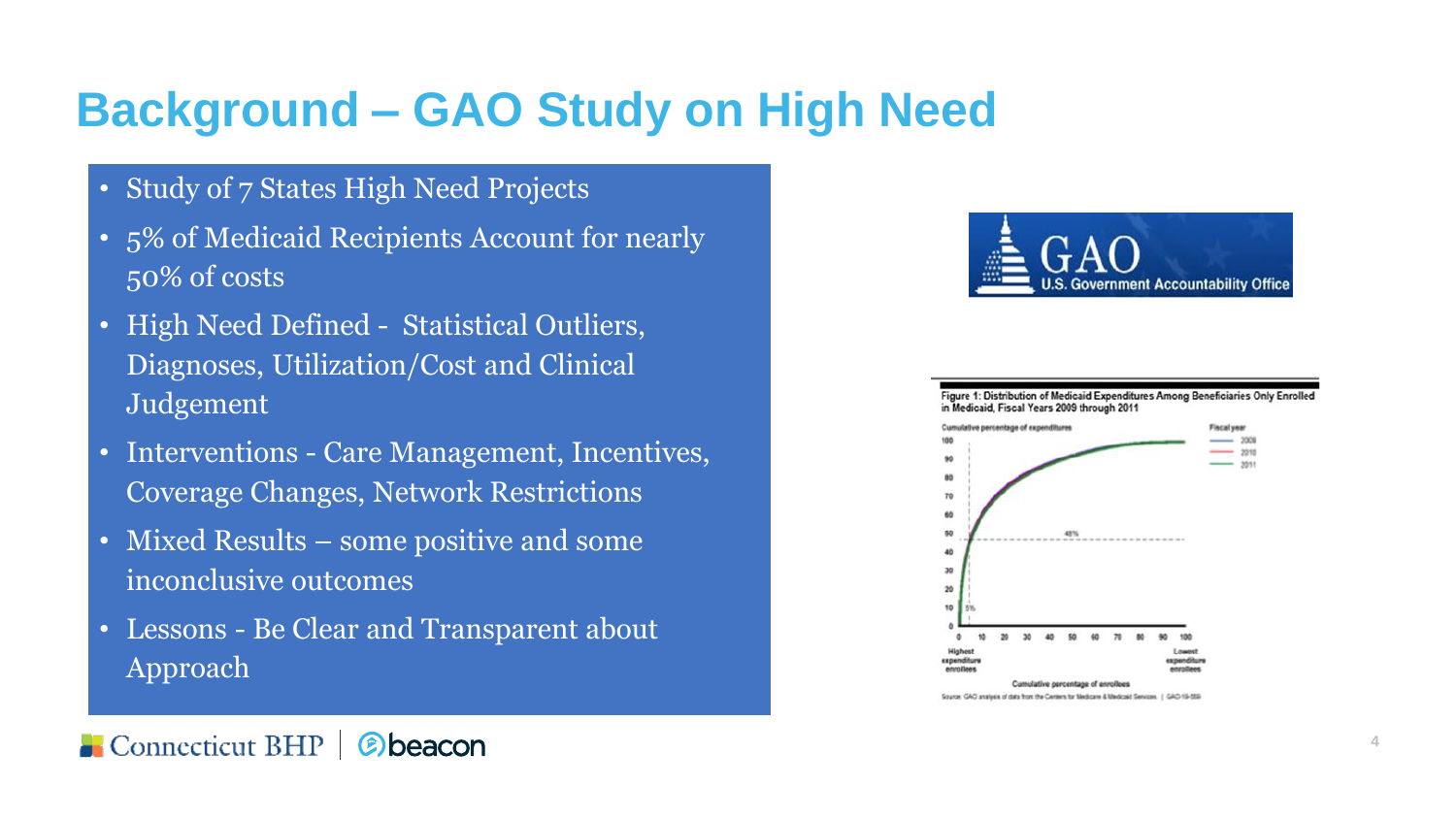# **High Need Project Overview**



- Identify the highest need individuals in Medicaid with a mental health or substance use disorder diagnosis
- Provide an intervention consisting of Care Management and Peer Support
- Compare the outcomes of those that receive the intervention to a matched group that do not.
- Evaluate the impact of the intervention
- Determine who responds the best to the intervention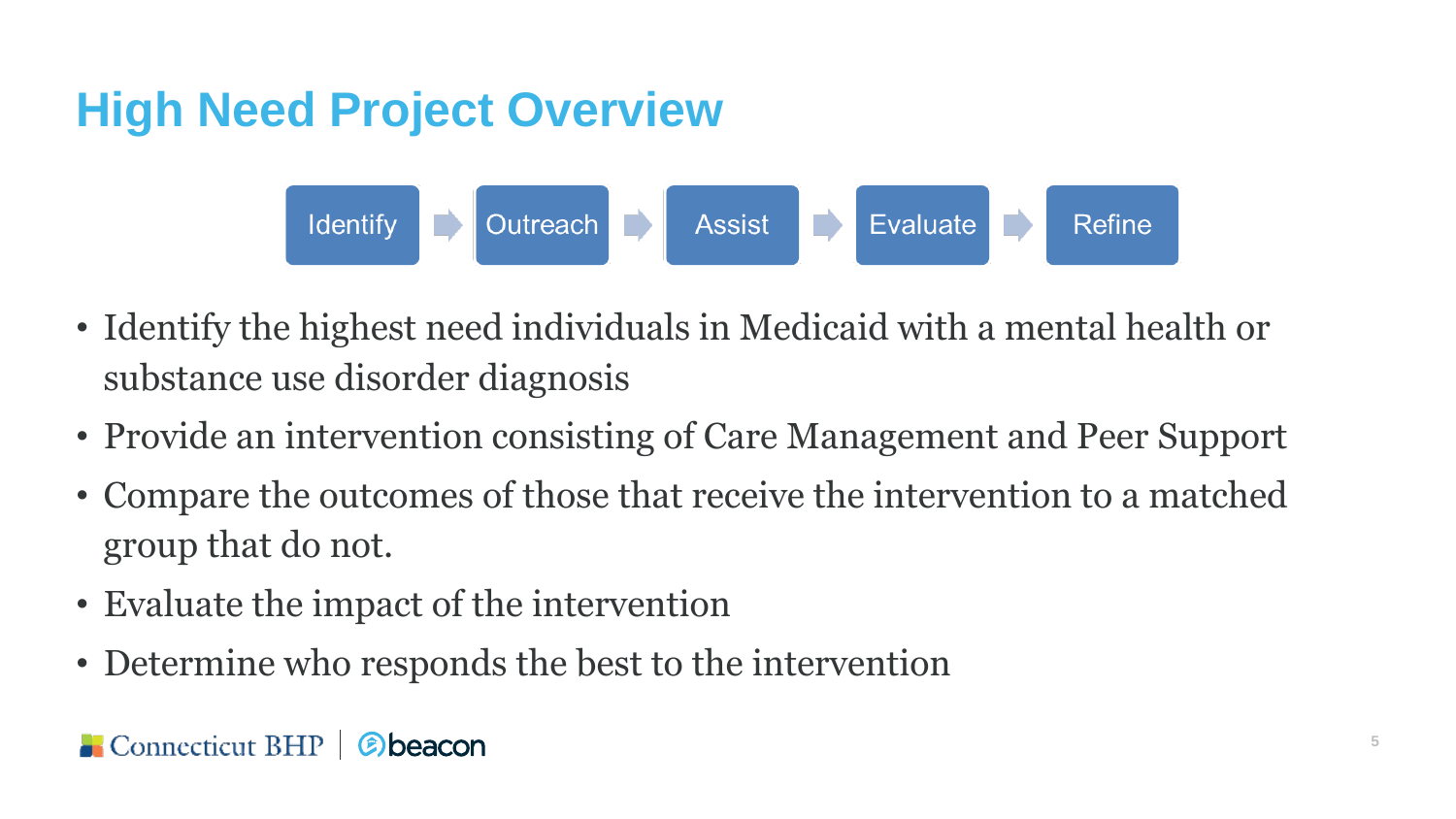## **High Need Project - Timeline**

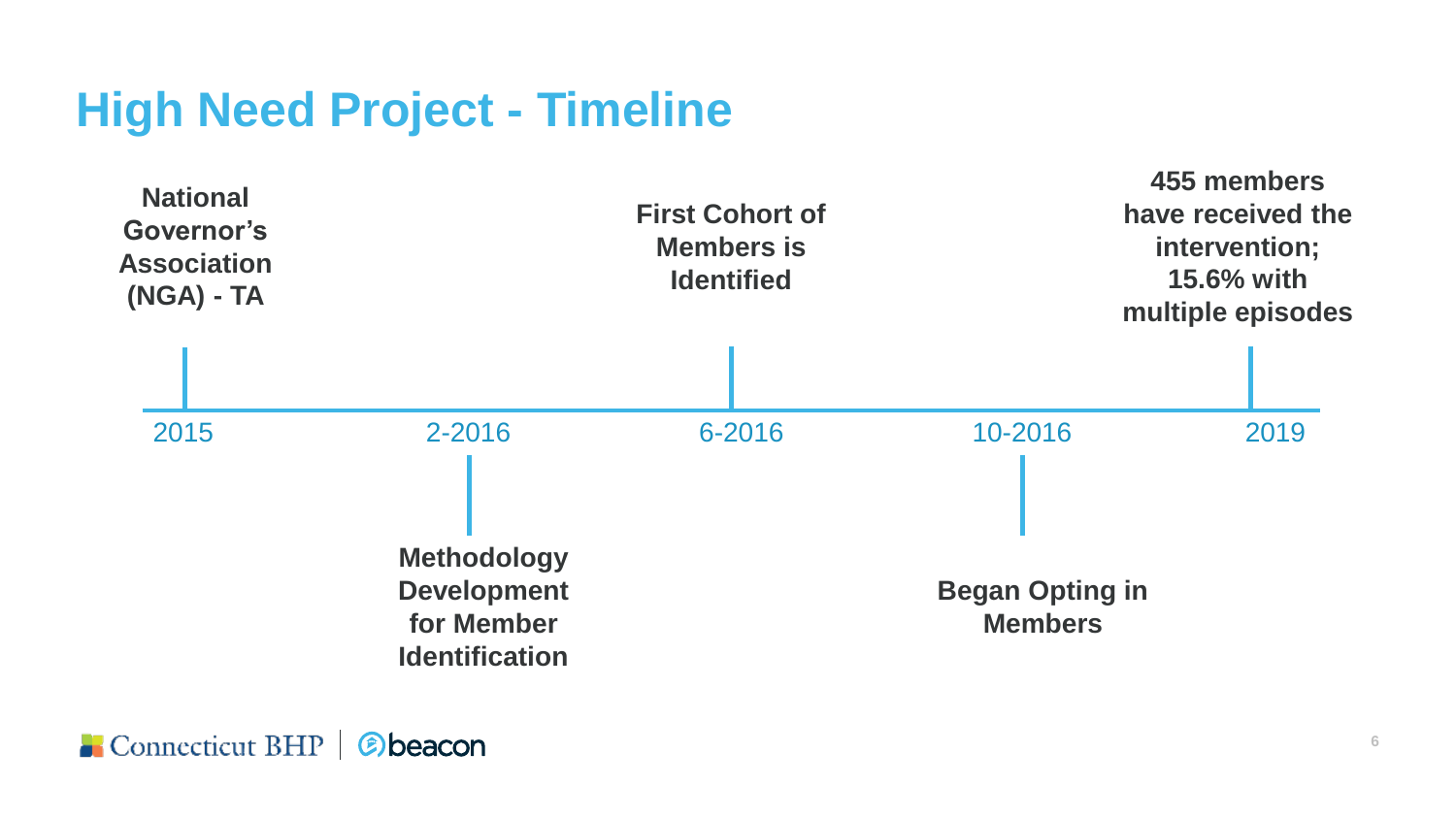# **Identification/Definition of High Need Members**

Minimum 3 ED Visits AND 2 Inpatient admissions during a 6 month period

Members whose highest costs are associated with BH diagnoses (SUD and MH)



• New lists generated every 6 months

• More than 5000 Members identified to date Connecticut BHP | Cobeacon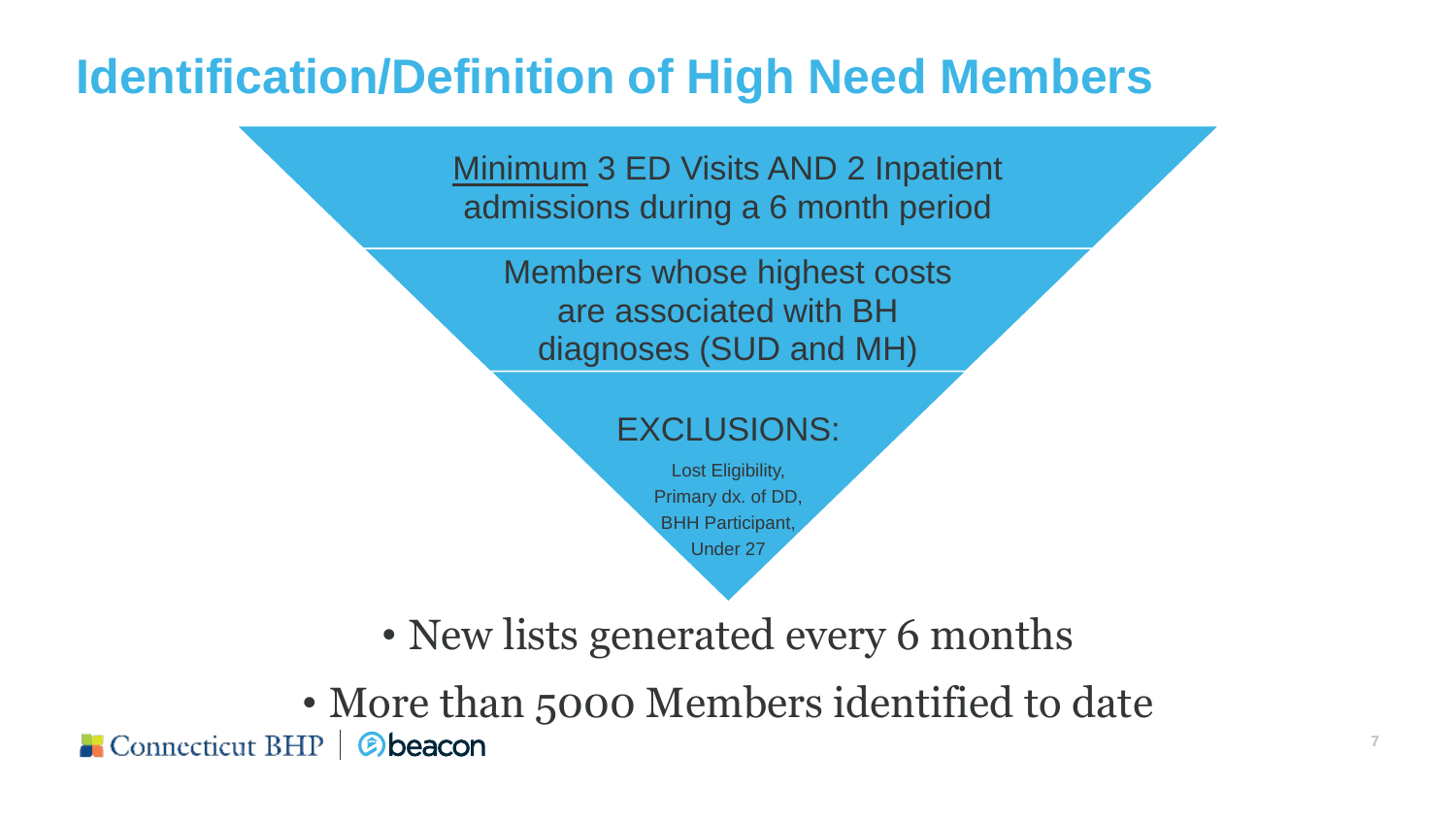# **Identification of Intervention and Comparison Groups**

### **All High Need Adults were then divided into two groups:**

#### **Intervention Eligible Group:**

- Individuals with most of their hospital visits (ED and IP) in one of the 6 CT high volume hospitals
- Intensive Care Manager and Peer assigned

### **Comparison Eligible Group:**

- Individuals with most of their hospital visits (ED and IP) in any other CT hospital
- "Treatment as usual"

### Connecticut BHP | @beacon

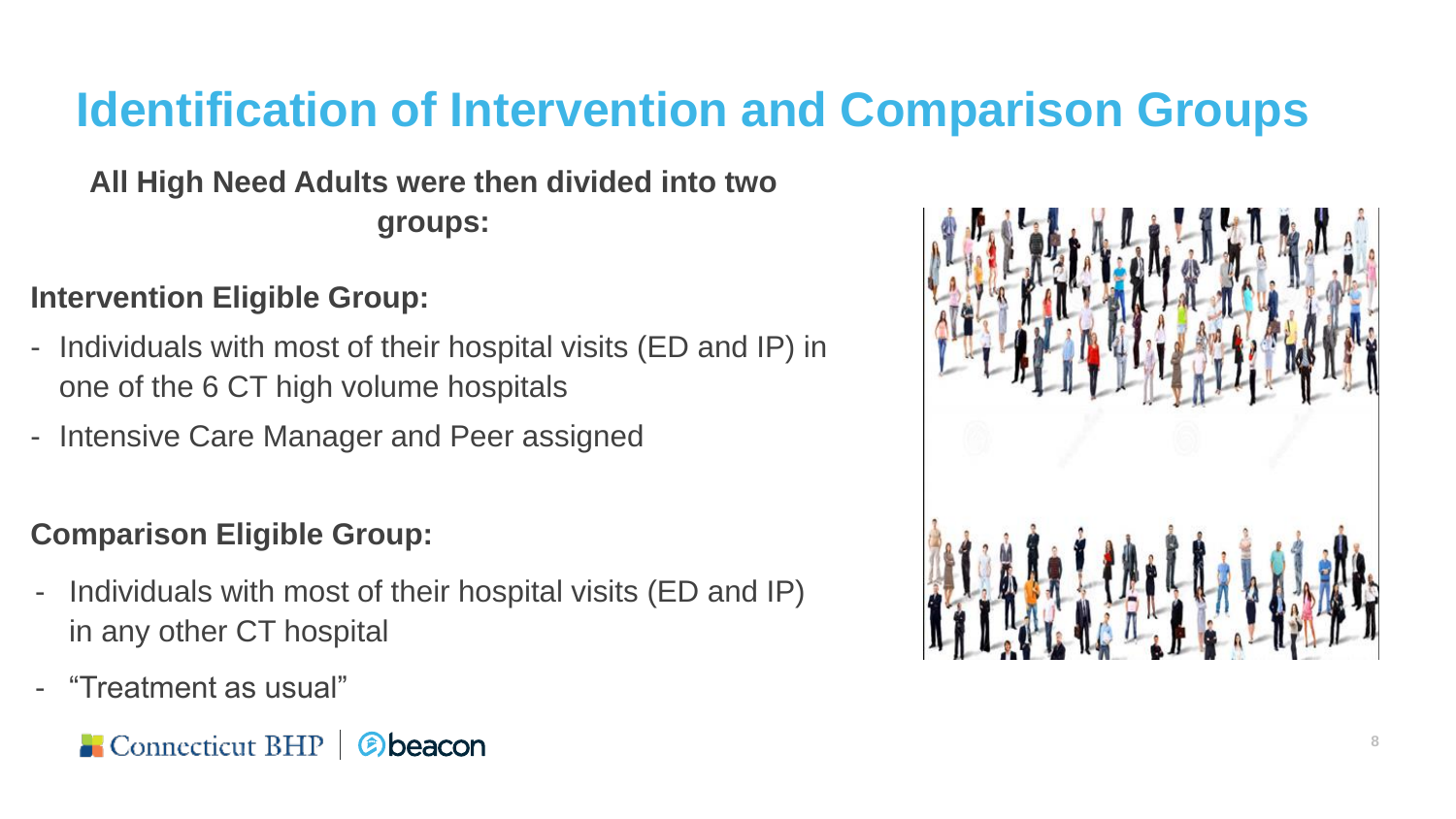# **Demographics of High Need Members Compared to Medicaid Adults**

57%

37%

Female

#### **Comparison of Representation of Age Groups: Total Medicaid Population to High Need** Cohort

Reference line represents the 27+ CT Medicaid population rate

 $\blacksquare$  Connecticut BHP



**Øbeacon** 

**Comparison of Gender Representation: Total Medicaid Population to Total High Need** Reference line represents the 27+ CT

Medicaid population rate

43%

63%

Male

- 35-54 Age Groups are over represented
	- 27-34 and over 65 are underrepresented
	- Males are significantly over-represented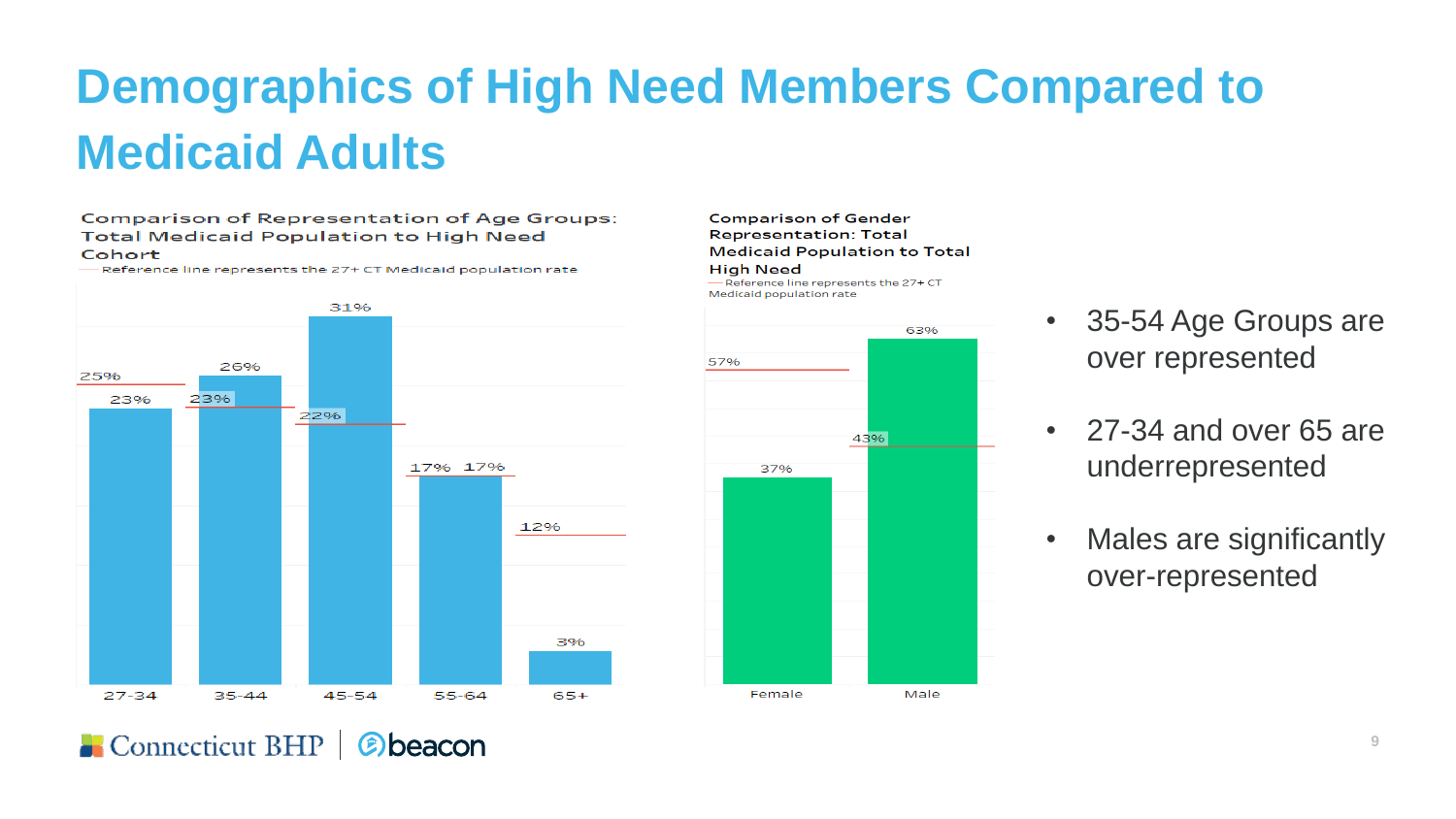### **Demographics of High Need Members compared to Medicaid Adults Comparison of Race/Ethnicity Representation:**

- Individuals who are Black and Hispanic are disproportionally under-represented
- White individuals and those in the "all others categories" are disproportionally over-represented

For this slide, "all others" includes a large category of "unknown" race/ethnicity and other racial groups that have a relatively small population in Connecticut including Asian, Native American, Pacific Islander, etc.



**Total Medicaid Population to Total High Need** Reference line represents the 27+ CT Medicaid population rate



**10**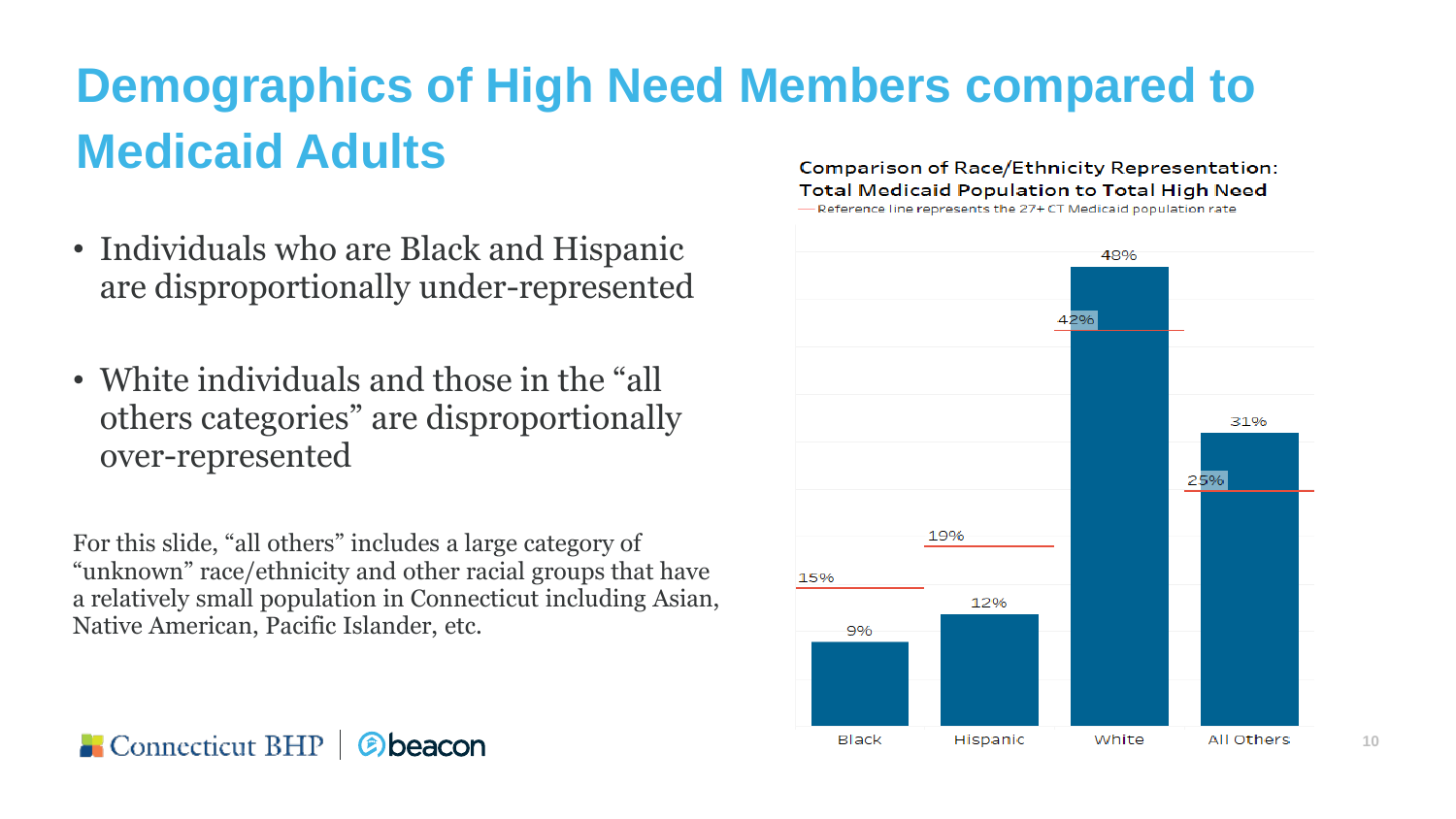# **Number of Co-Morbid "High Burden of Disease" Diagnoses**

#### "High Burden" Diseases Include:

Substance Use Disorders, Depression, Hypertension, Psychotic Disorders, Cardiac Arrhythmias, Hyperlipidemia, Diabetes, COPD, Epilepsy, Dementias, Chronic Kidney Disease, CAD, Cancer, Congestive Heart Failure, Stroke, HIV, Paralysis, Autism, Osteoporosis, Parkinson's, Multiple Sclerosis, Sickle Cell, Cystic Fibrosis

 $\blacksquare$  Connecticut BHP *C* beacon Total High Need Cohort: Number of High Burden of Disease Diagnoses of Individuals in the Cohort



**11**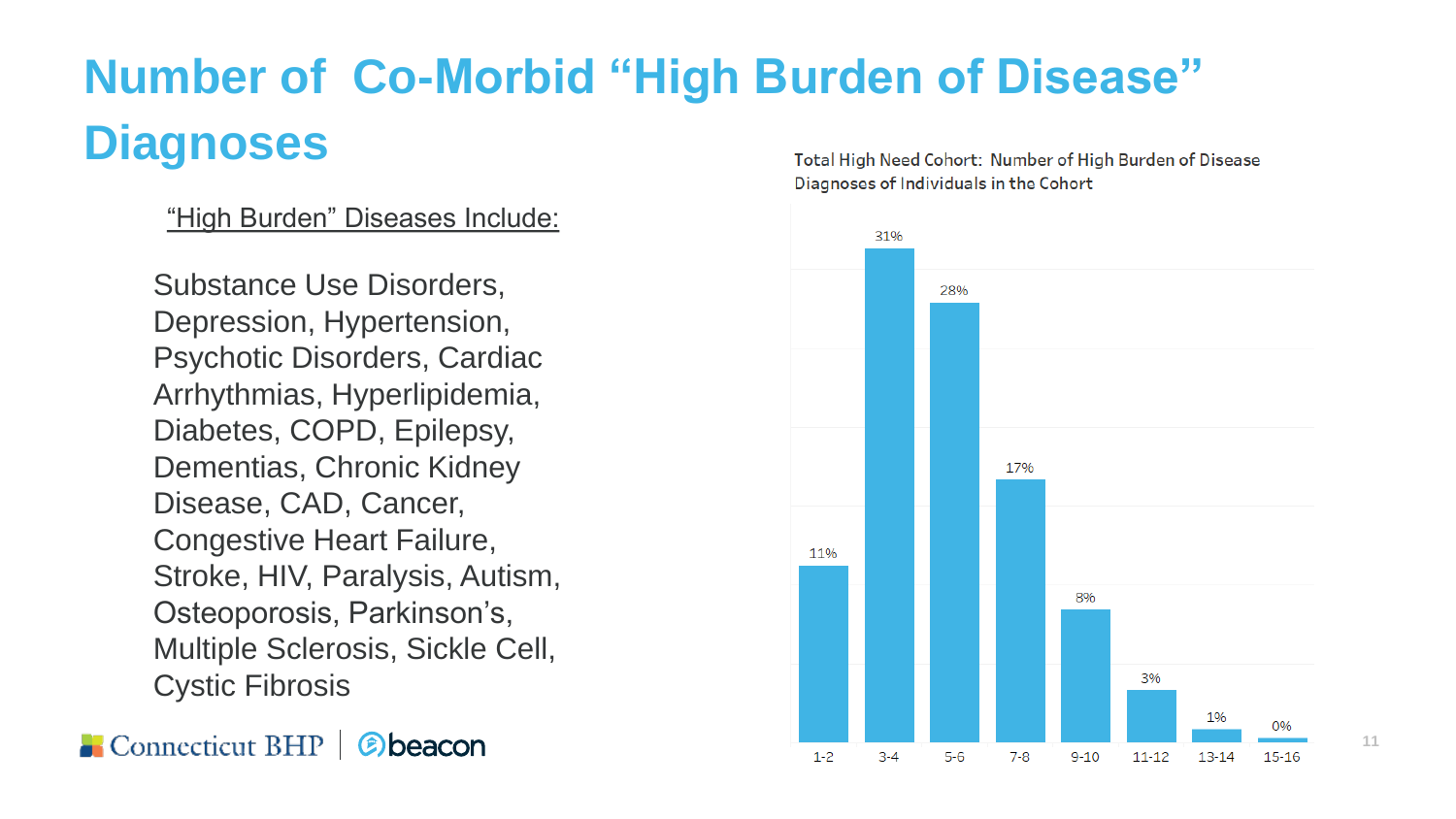# **Social Determinants of Health**

### **Housing Needs**

- Housing assessed via:
	- DSS Data
	- Beacon Acuity Assessment
- 62% Homeless in Past Year
- 45% Reported significant barriers to housing security
- 22% Reported moderate barrier (substandard housing, "couch surfing")
- Housing is the #1 SDOH according to the ICM/Peer Team **Members**

### **Other Social Determinants**

- Financial Challenges
- Lack of Transportation
- Food Insecurity
- Unemployment/Job Skill Deficits
- Social Isolation
- Legal Involvement, Etc.

Connecticut BHP | Cobeacon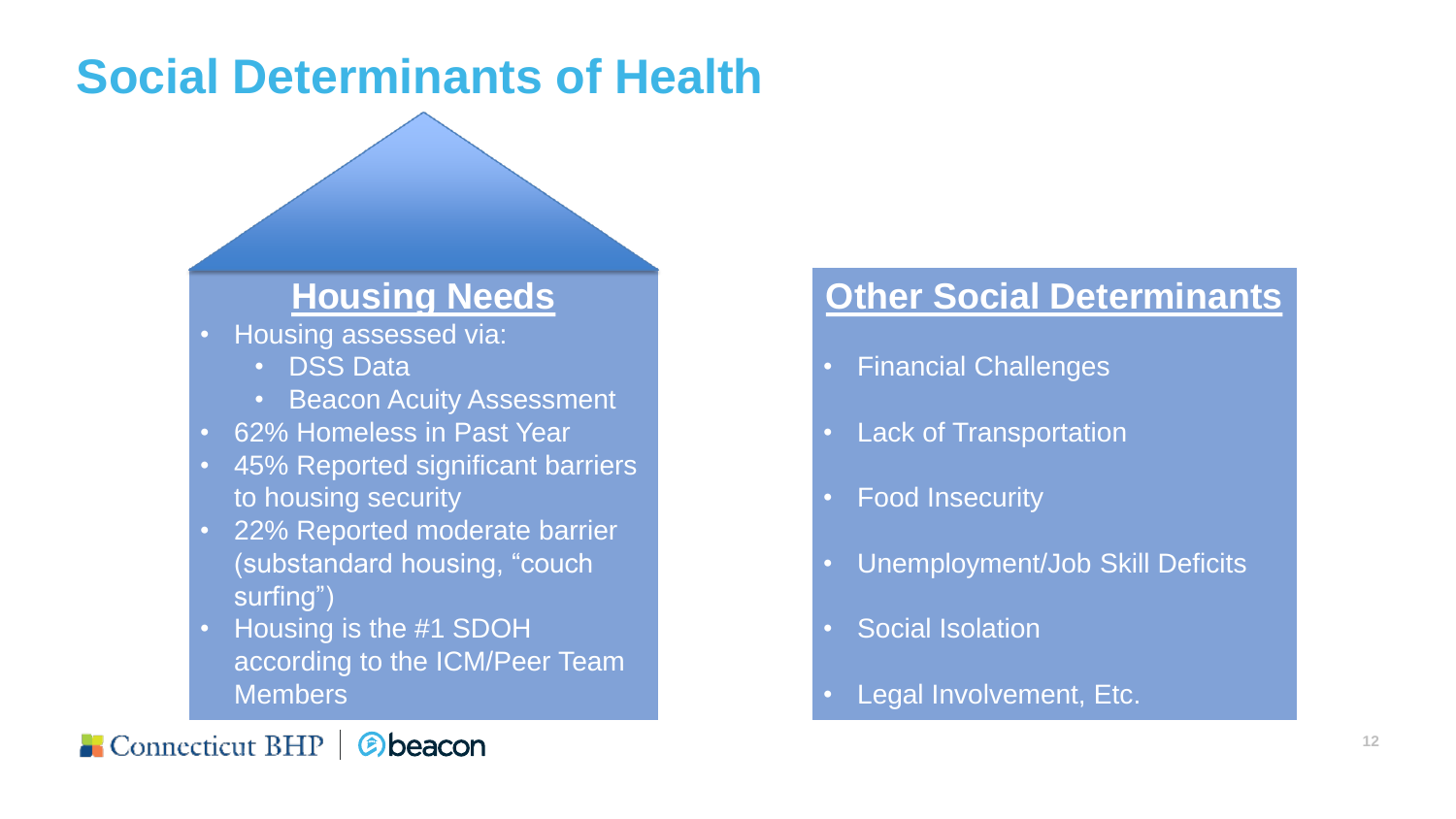# **The Beacon ICM/PEER Team**

#### **Intensive Care Manager (ICM)**

- **Licensed Clinician**
- Service System Expert
- Coordination of Clinical Services – No Direct Care
- Advocates to Address Needs
- Advises Care Planning

#### **Peer Support Specialist**

- Lived Experience
- Hope for Recovery
- Member Engagement
- Coordinates/Advocates for housing, food, other needs
- Needs Assessments



#### **Principles & Practices**

- Wellness Recovery Action Planning (WRAP)
- Motivational Interviewing
- **Team Model with Distinct** Roles for ICM and PEER

#### $\blacksquare$  Connecticut BHP *C* beacon

#### **Assignments**

- 6 Target Hospitals/Regions
- Highest Volume Hospitals
- Yale, Hartford, St. Francis, Bridgeport, Hospital of Central CT, and Lawrence & Memorial Hospitals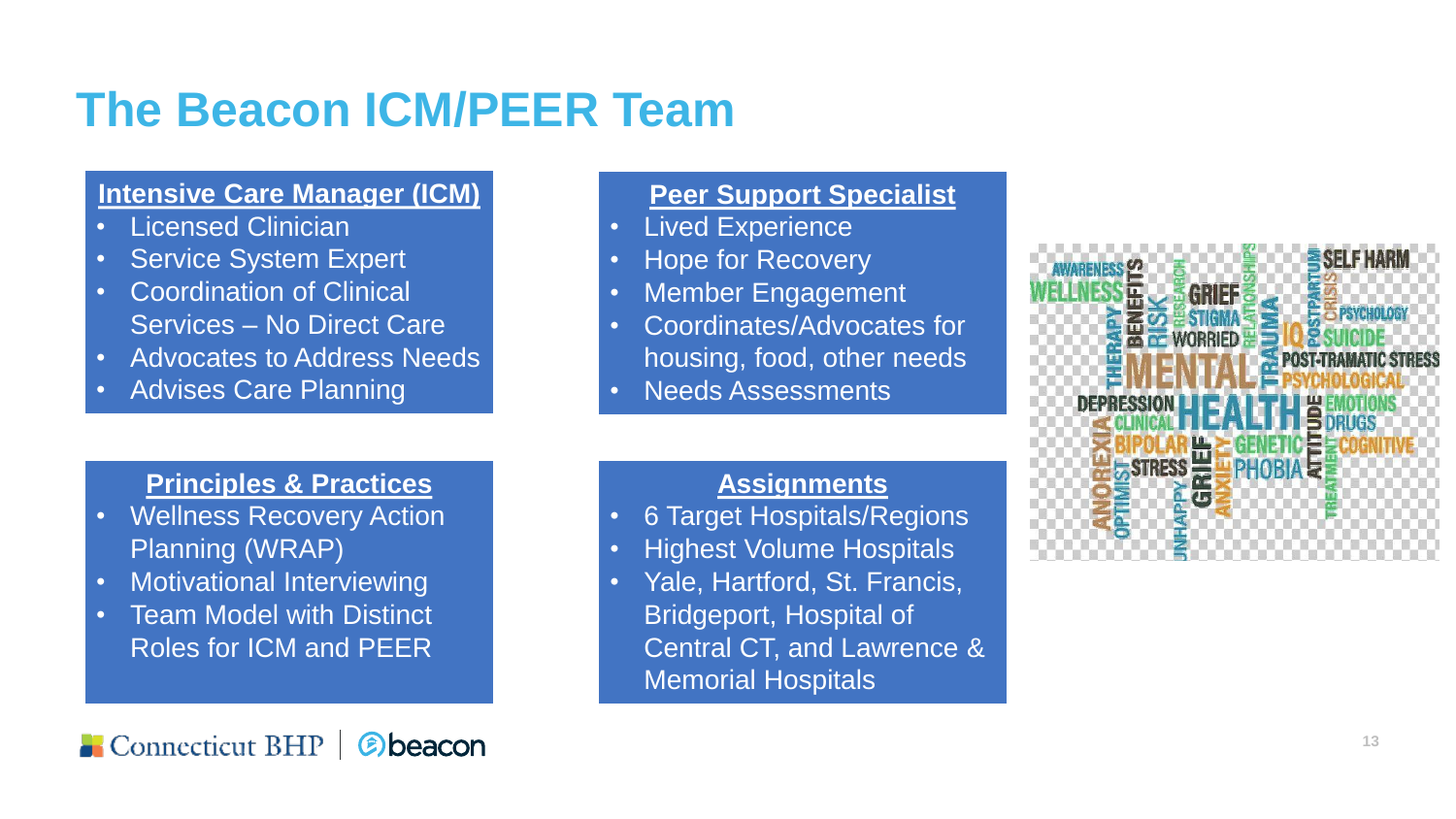## **Phases of Intervention**

# Engagement **Goal -** Opt-In

# Active Service **Goal** - Improvement

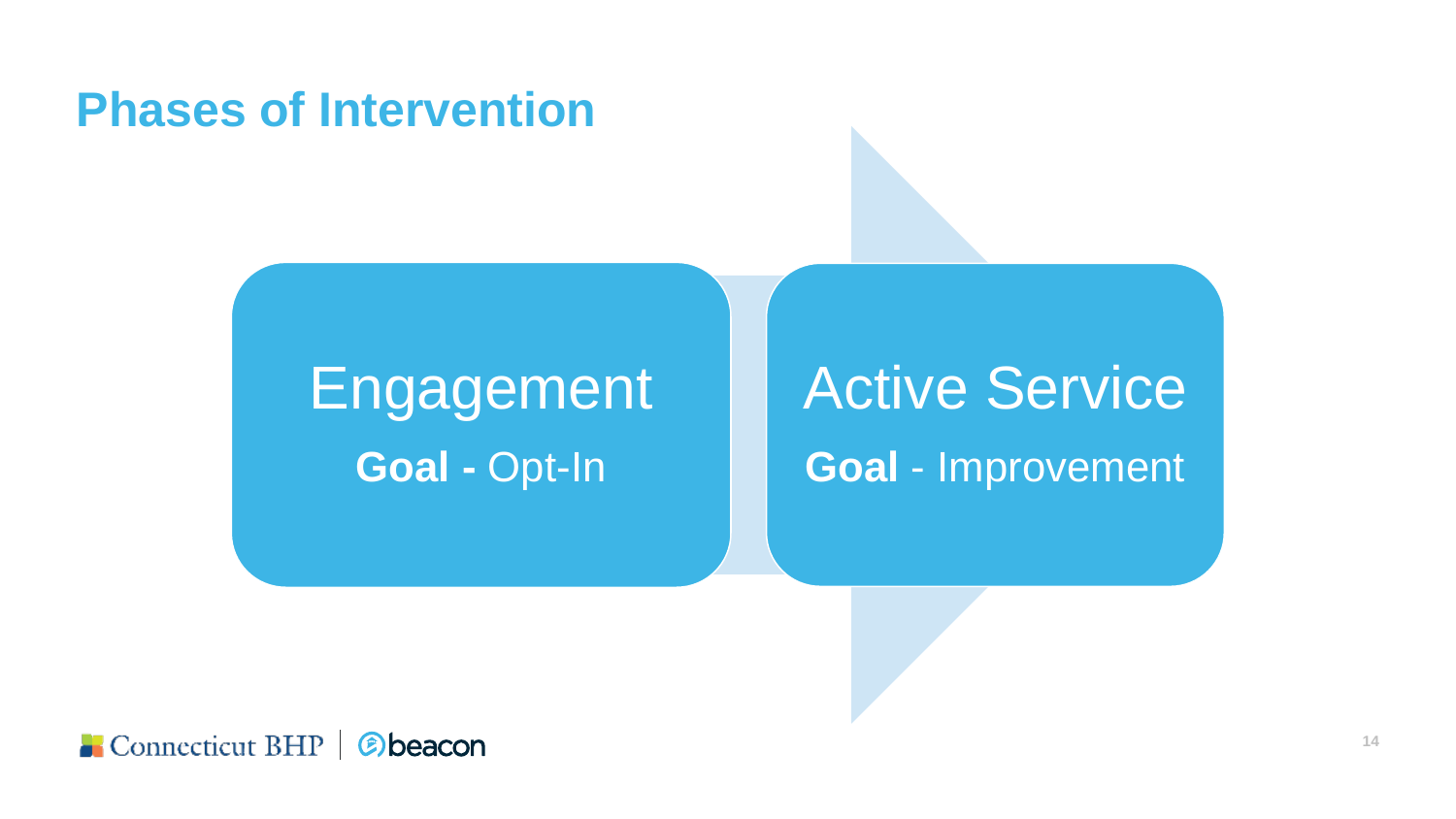# **Evaluation of the Effectiveness of the Intervention**

Hypotheses:

Individuals who receive the intervention:

- Fewer inpatient and ED  $\mathbf 1$ . services and fewer readmissions
- Higher rates of timely  $2_{-}$ connection to follow-up care
- Shifts in spending for  $3<sub>1</sub>$ services - away from intensive hospital-based towards intermediate and community services
- Improved SF-12, lower Acuity 4. **Scores**
- $\blacksquare$  Connecticut BHP *C* beacon

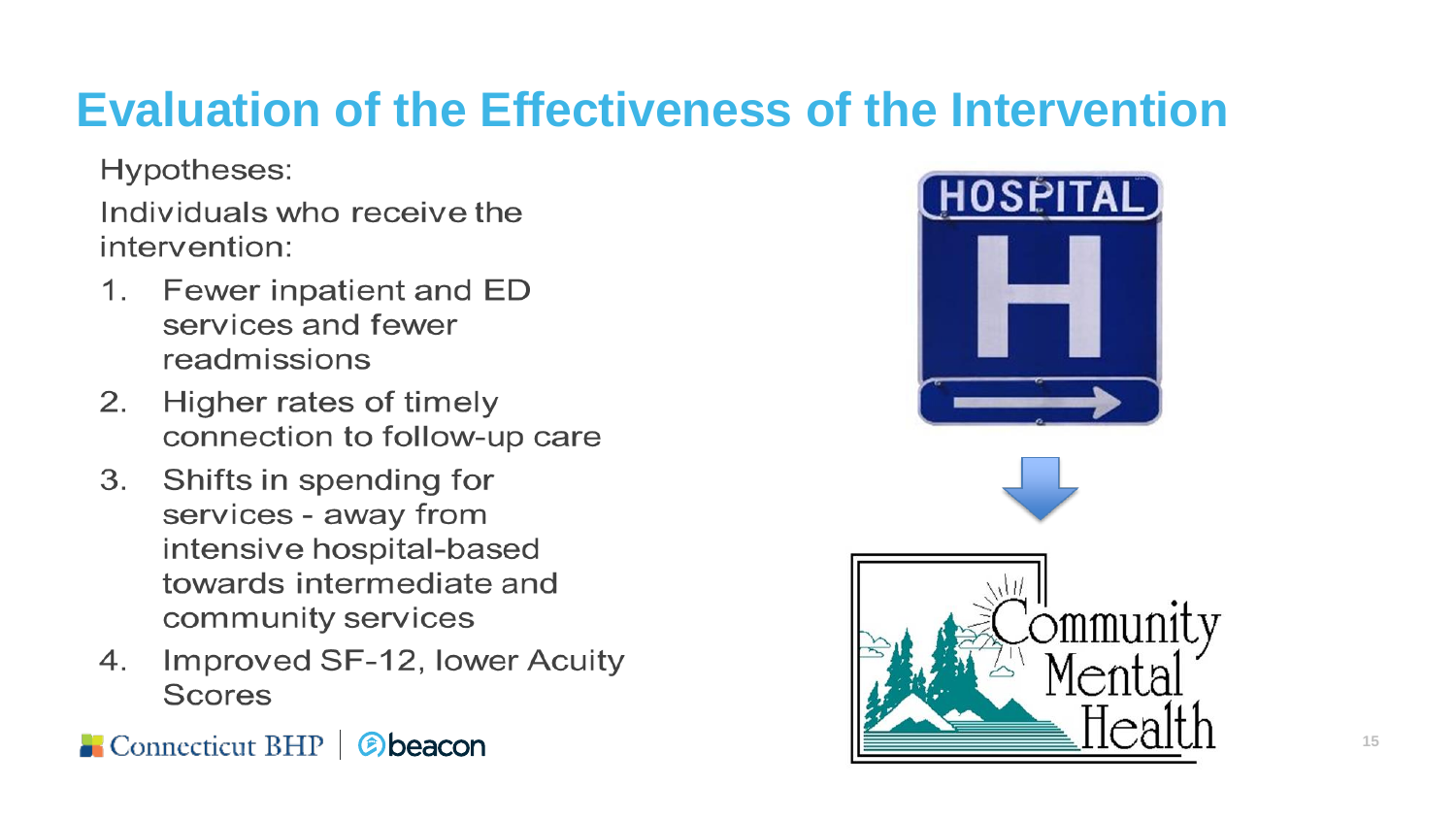# **Comparison - Intervention and Control Groups**

- Most high need members return to baseline utilization even without intervention (regression to the mean)
- Pre-post analysis of only the intervention cohort is not sufficient
- Methodology needs to incorporate a control condition
- Propensity Matching use a score/algorithm to identify a control group that is similar to the intervention cohort
- Matched on Age, Gender, Race/Ethnicity, Count of High Burden Diagnoses, Diagnosis associated with highest cost, and counts of inpatient and ED visits.



Image adapted from Whatworks.blog.gov.uk

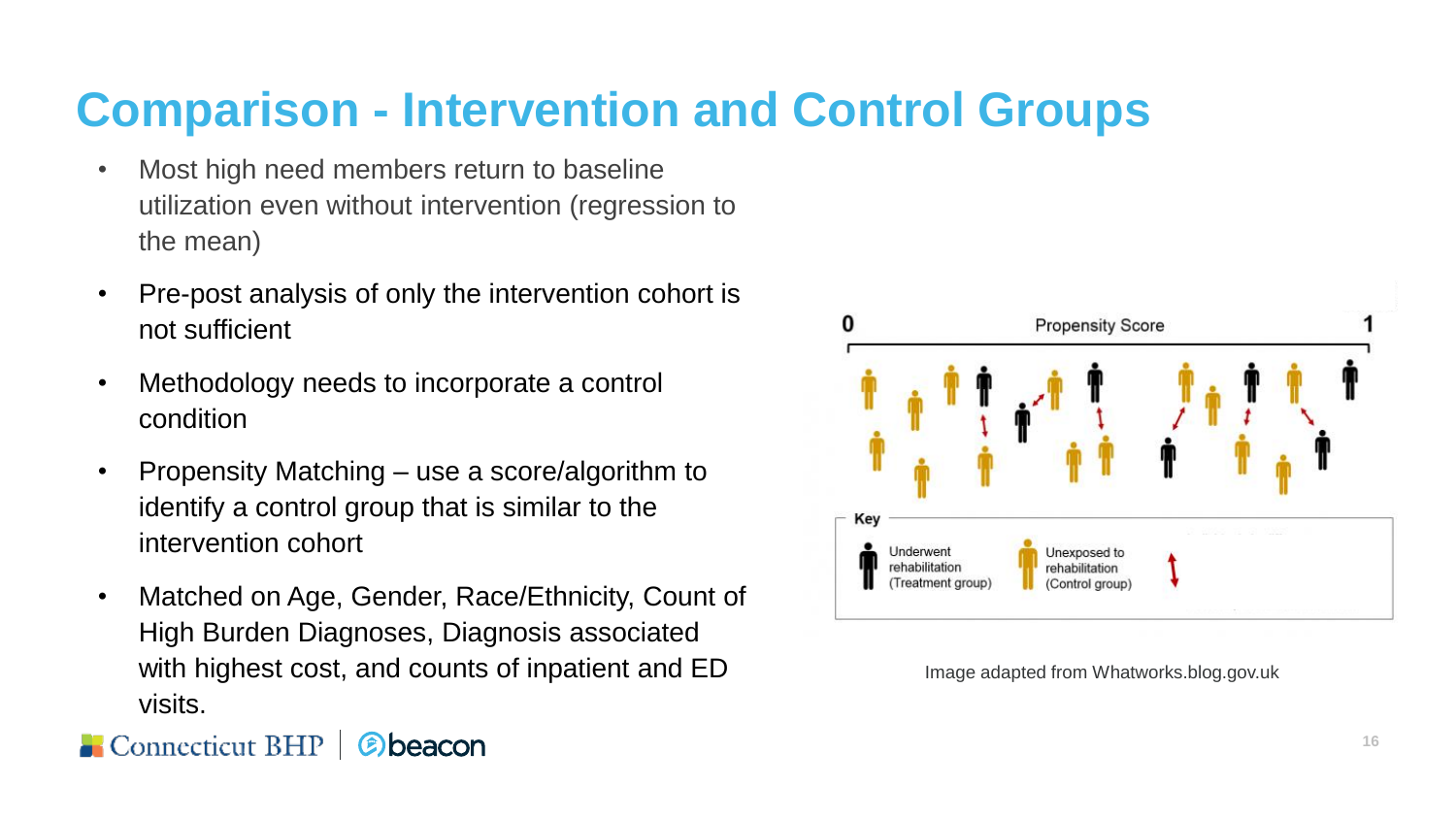## **Outcomes**

## **As per GAO Report – Propensity Matched based Findings were mixed:**

Propensity Matched comparisons of Intervention and Control Group resulted in some findings in favor of the Intervention Group and others in favor of the Control Group

- Intervention Group had greater improvements in ED use, connection to services following discharge from the ED or IP and improved access to rehabilitation services
- Control Group had greater decreases in IP use and greater decreases in Total Costs, Total BH Costs, and Psychiatric IP costs

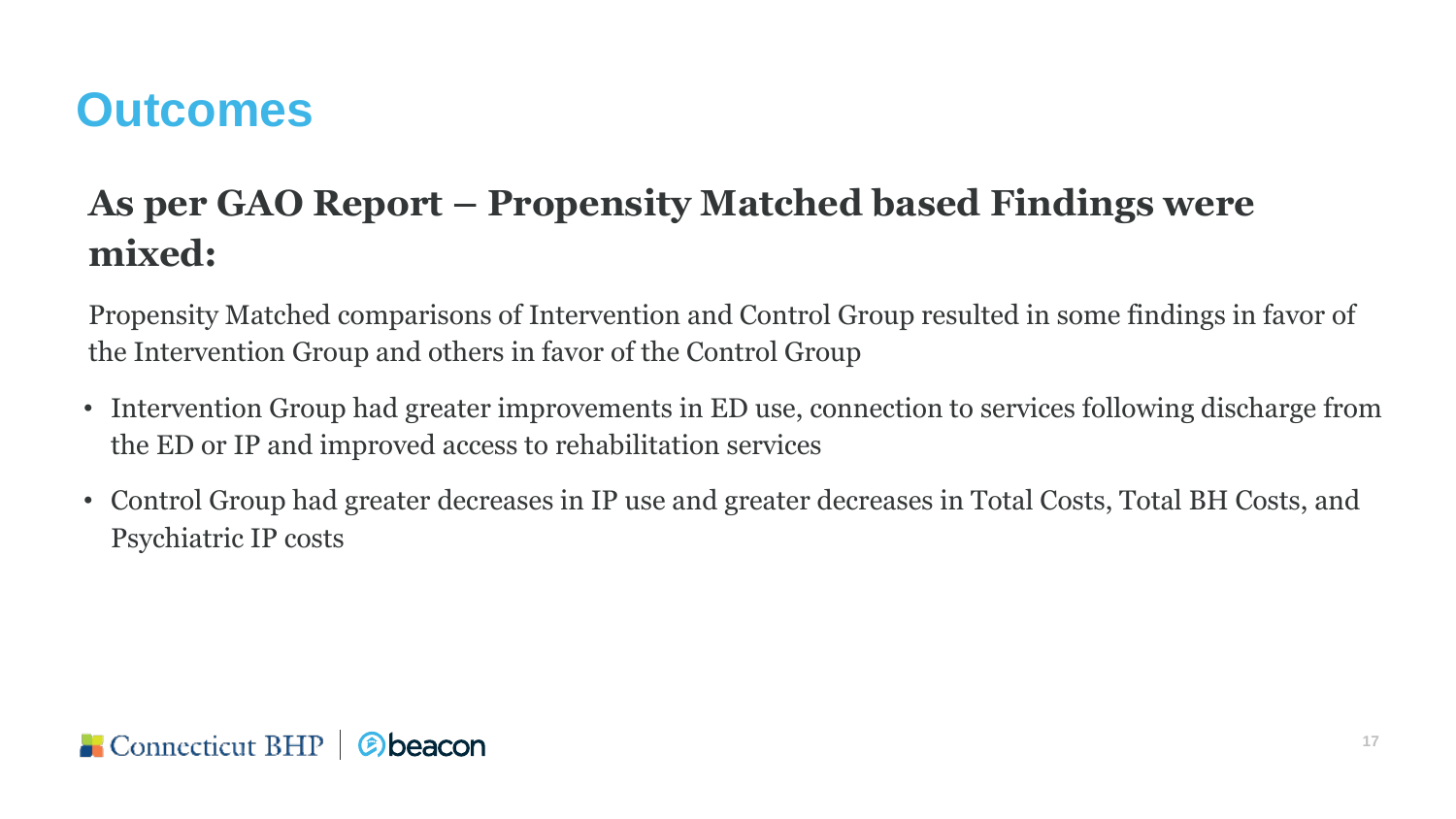# **2019: Intervention Group Outcomes**

## Identifying those members who improved as a result of the intervention based on:

LED Visits LIP Stays LAcuity Score BH SF12 Score Non-IP BH \$s Non-IP Med \$s

- 74% Intervention Group participants had decrease in ED visits
- 80% had decrease in IP stays
- 28% decreased Acuity Score
- 19% increased non-IP BH spend and 12% increased non-IP **Medical spend**
- Improvement in Housing status improved after >7 months in intervention

Connecticut BHP | @beacon